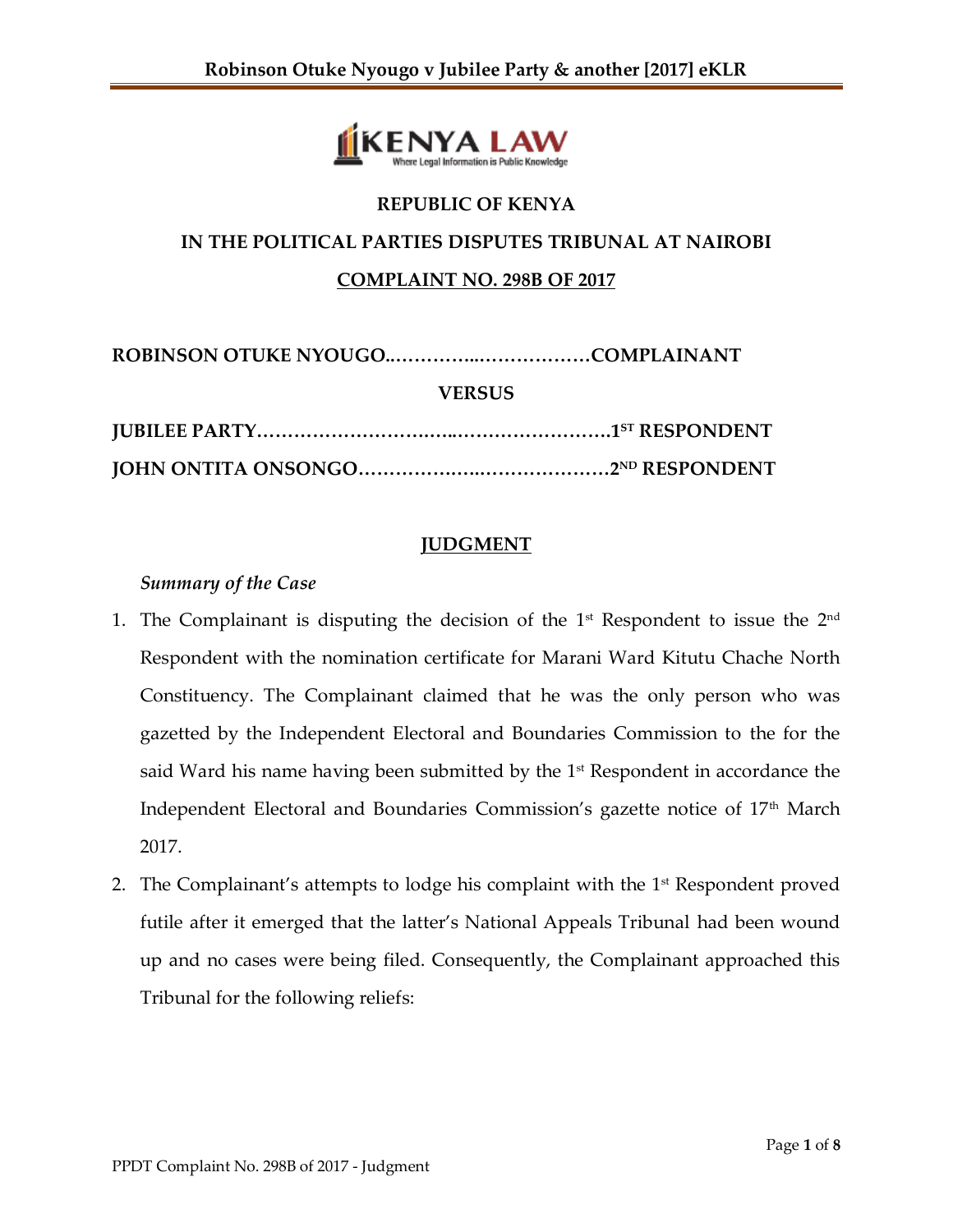- (a) An order declaring the Complainant as the valid nominee for the  $1<sup>st</sup>$ Respondent for the position of the County Assembly Member for Marani Ward Kitutu Chache North Constituency.
- (b) An order directing the  $1<sup>st</sup>$  Respondent to issue the Complainant with the nomination certificate as the valid nominee for the 1<sup>st</sup> Respondent for the position of the County Assembly Member for Marani Ward Kitutu Chache North Constituency.
- 3. In reply, the Respondents termed the complaint here as a nonstarter since the  $1<sup>st</sup>$ Respondent had already submitted the names of the candidates to the Independent Electoral and Boundaries Commission. The Respondent also averred that the Complainant allegations that he was the only candidate for Marani Ward was unfounded and false.
- 4. In any case, the Respondent further asserted, the Complainant had not exhausted the internal disputes resolution as obligated by the law. For these reasons, the Respondent prayed for the dismissal of the complaint.

#### *Issues for Determination*

5. There are two principal issues for determination, first is whether this Tribunal had jurisdiction to entertain this complaint. The second one is whether the Complainant had legitimate expectation in being issued with the direct nomination considering that he was the only one gazetted by the Independent Electoral and Boundaries Commission to vie for the Marani Ward come the August 8th General Elections.

#### **(a) Whether this Tribunal had jurisdiction to entertain this complaint.**

6. Regarding the issue of this Tribunal's jurisdiction, we hasten to point out that it is a trite law that a court has no business entertaining a matter once it establishes that it lacks jurisdiction. The *locus classicus* statement of Hon. Justice Nyarangi JA in *The MV*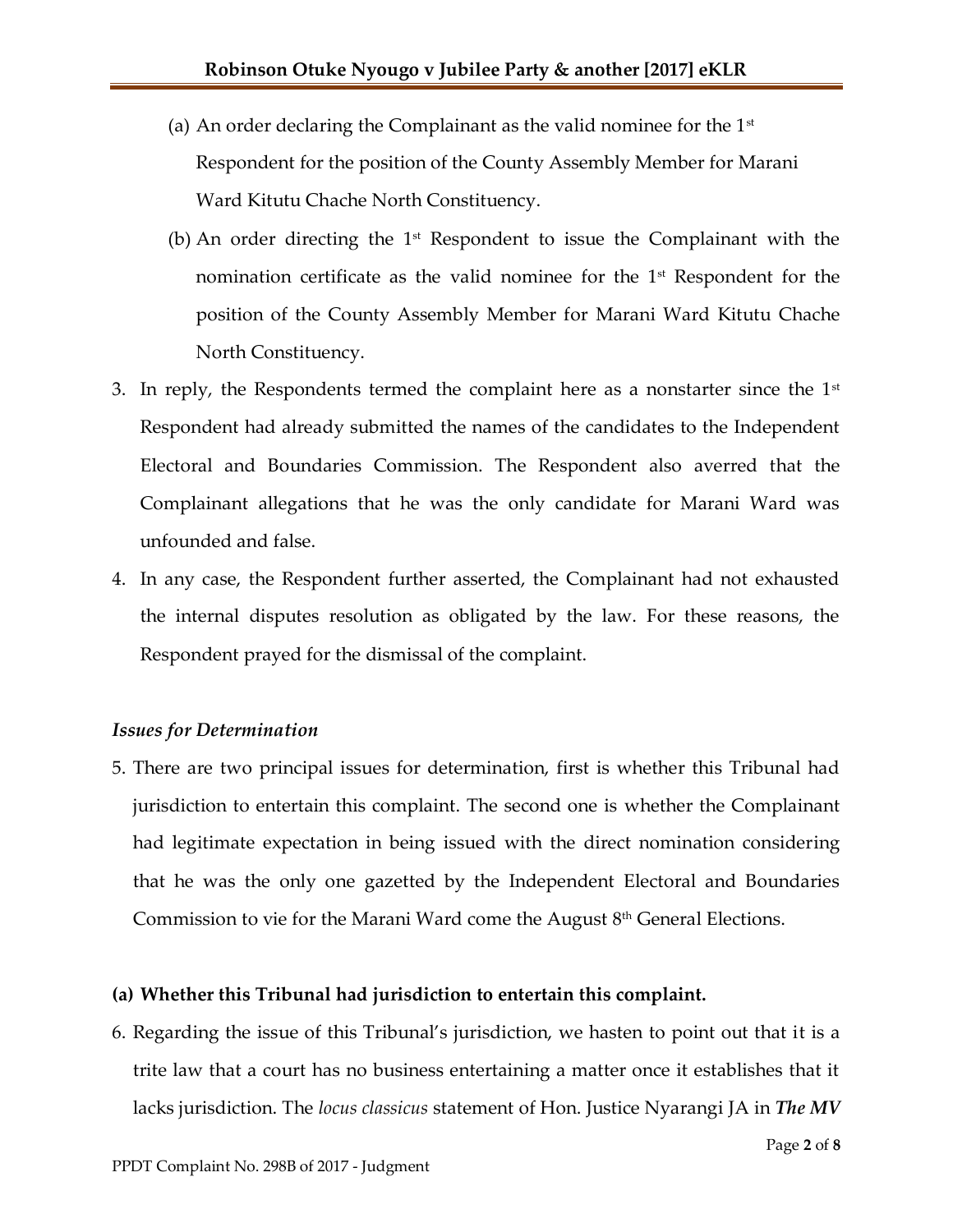*"Lilian S"* case still holds good and as a Tribunal, we stand guided by it. The good Judge opined, *"Where a court has no jurisdiction, there would be no basis for a continuation of proceedings pending other evidence. A court of law downs tools in respect of the matter before it the moment it holds the opinion that it is without jurisdiction."*

- 7. Our understanding of the foregoing is that a court of law must first satisfy itself of jurisdiction before proceeding to entertain a claim placed before it, which we hereby do. *Section 40* of the *Political Parties Act, 2011 (as revised in 2016)* outlines the jurisdiction of the Tribunal and gives it the mandate, in paragraph (fa) of the said provision, to resolve disputes arising from party primaries. This is the nature of dispute between the Complainant and the Respondents.
- 8. In this case, the Complainant was the only person who was gazetted by the IEBC to vie for the position of Member of County Assembly the Marani Ward come the August  $8<sup>th</sup>$  general elections on the 1<sup>st</sup> Respondent party ticket. However, the 1<sup>st</sup> Respondent elected to give the 2<sup>nd</sup> Respondent the nomination certificate instead and this was despite the 2nd Respondent not being gazetted as required by *section 31 2B* and *2C* of the *Elections Act, 2011.*
- 9. The said *section 31 2B* and *2C* of the *Elections Act, 2011* stipulates:

*2B "A political party shall, at least twenty-one days before the nomination day, submit to the Commission the names of the persons contesting in its party primary and the date of its party primary."*

*2C "The Commission shall publish, in the Gazette the names of the persons contesting in a party primary under subsection (1) and the date of the party primary within seven days of receipt of the names of party candidates."*

10. That said, we are alive to the provisions of *section 40 (2)* of the *Political Parties Act, 2011,* which requires the Tribunal to assume jurisdiction over certain disputes only after such disputes have been referred to an internal dispute resolution of a political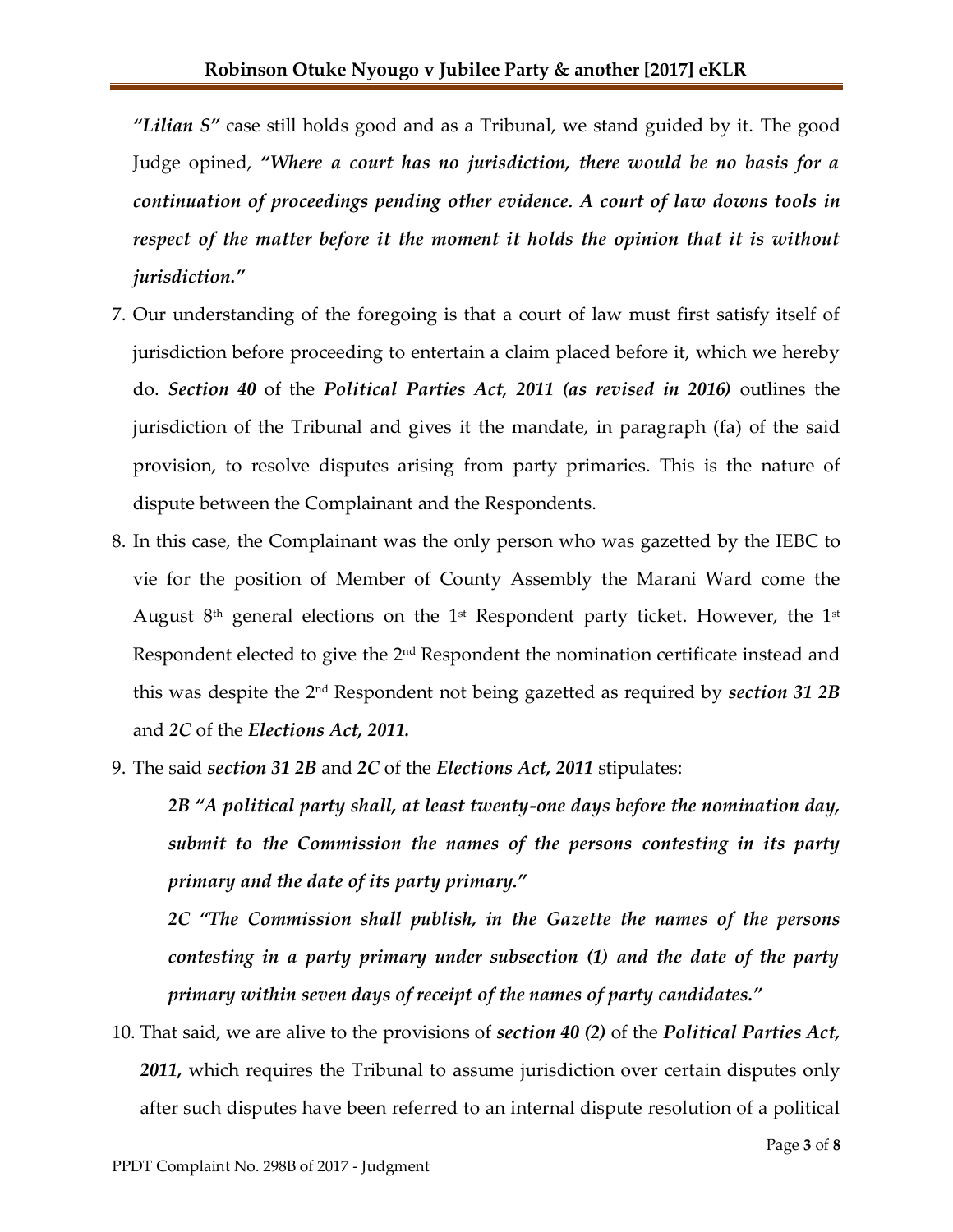party. The disputes include disputes between members of a political party; between a member of a political party and a political party; between political parties and between coalition partners. However, according to this law, there seem to be no such requirement for disputes arising from party primaries, decision of the Registrar of Political Parties, independent candidate and a political party.

- 11. With regard to party primary disputes it would be important to note that *section 13 2A* of the *Elections Act* gives political parties thirty days within which to resolves such disputes, which raises the question as to whether it is mandatory or optional for a disputant to first refer his or her complaint to the internal dispute resolution mechanism of a political party before coming to the Tribunal. The High Court position on this question appears to be varied.
- 12. In the case of *Erick Kyalo Mutua vs. Wiper Democratic Movement (K) & Another Election Appeal No. 4 of 2017,* Onguto J, at paragraphs 47 and 48 of the said case, held that the Tribunal had original jurisdiction and as such, could entertain a party primary dispute directly in appropriate circumstance without having to insist that such a dispute must first be referred to an internal dispute resolution mechanism of a political party. The judge went further to explain that there was a concurrent jurisdiction and a disputant may either land before the Tribunal or the political party's internal dispute resolution mechanism. In effect, it was the Court's stand that it was optional for a person refer his or her complaint to the internal dispute resolution of a political party.
- 13. However, in the case of *Hon. Rachel Nyamai vs. Jubilee Party of Kenya & Another Election Appeal No. 58 of 2017* Muchelule J allowed the appeal on the basis that the Political Parties Disputes Tribunal did not have jurisdiction to entertain the Complainant's case since the Complainant had not exhausted the internal disputes resolution as required by the law. In the case,  $1<sup>st</sup>$  Respondent directly nominated the 2 nd Respondent despite there being more than one candidate for nominations.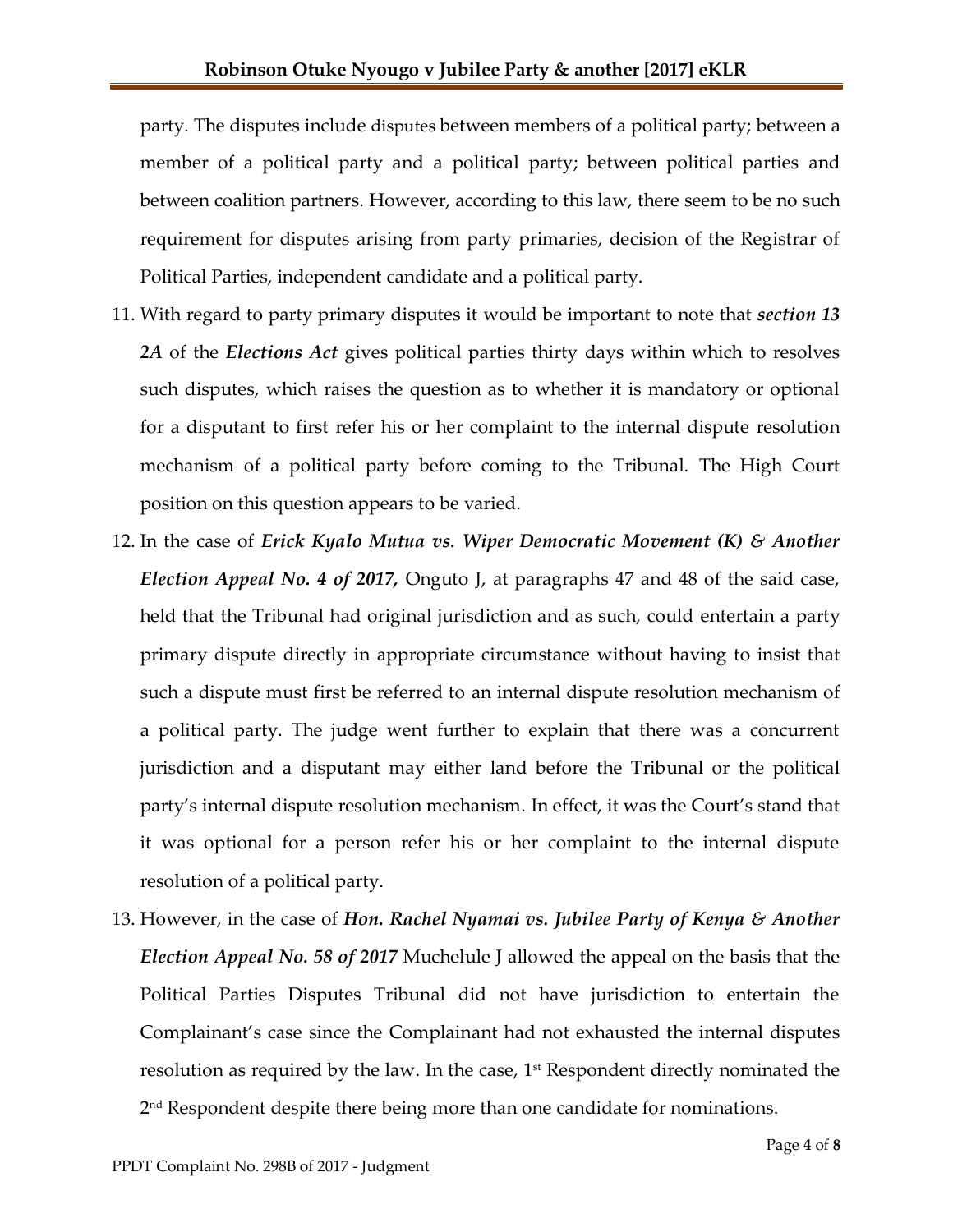- 14. The learned judge characterised the dispute as one involving a member of a political and a political, which according to *section 40 (2)* of the *Political Parties Act, 2011* requires the Tribunal to assume jurisdiction only after such disputes have been referred to an internal dispute resolution of a political party. According to this decision, therefore, it was mandatory upon the aggrieved party to first lodge his or her dispute with a political party's internal disputes resolution mechanism in order to gain standing before the Tribunal.
- 15. In light of the foregoing, it is significant pointing out that there is an overlap among some of the disputes outlined in *section 40 (1)* of the *Political Parties Act*. For instance, it is our interpretation of the law that a party primary dispute can be characterised as a dispute between a member of a political party and a political party or as a dispute between members of a political party. Meaning, despite being a distinct dispute according to the *Act,* a party primary dispute ordinarily ought to be referred first to a political party's internal disputes resolution mechanism.
- 16. To augment this view, we wish to rely on *section 13 2A* of the *Elections Act,* which gives political parties thirty days within which to resolves such disputes. This Tribunal is persuaded to think it is not in vain that the law requires a party primary dispute to be resolve internally by a political party's dispute resolution mechanism.
- 17. Having said so, we wish to point out that this Tribunal has always taken the position that even a complaint letter would suffice as evidence that a party has invoked *section 40 (2)* of the *Political Parties Act* or attempted an internal dispute resolution mechanism. This, in our view, is in appreciation of the short timelines within which the nomination process must be concluded as the country gears up for the forthcoming general elections. To this end, we are satisfied that this Tribunal has the jurisdiction to entertain the instant dispute.
- 18. The second issue for determination draws our attention to the provisions of *Article 38* of the *Constitution of Kenya, 2010,* which guarantees the right of every citizen to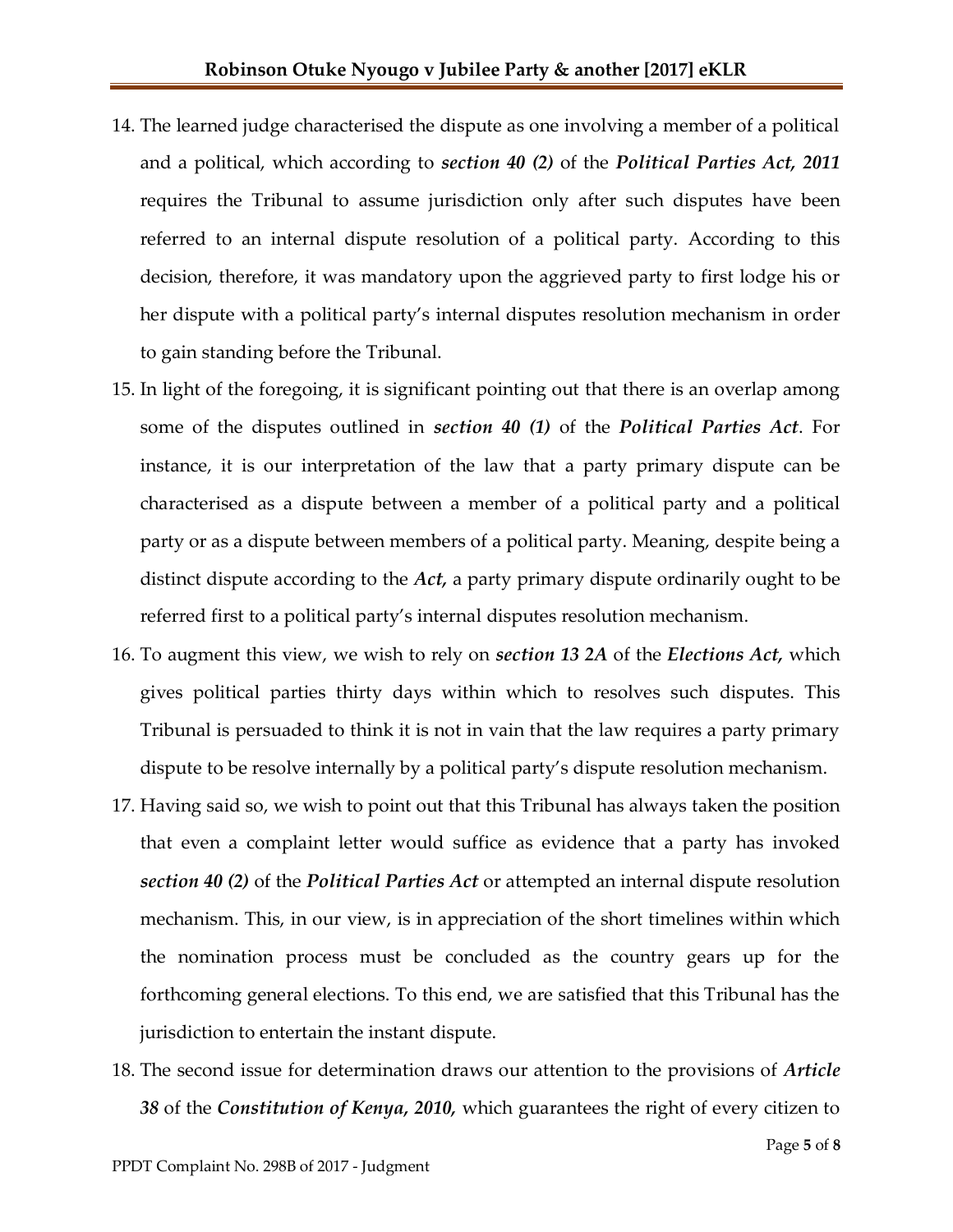make political choices, which includes the rights to form and participate in the activities of a political party. This implies that one has the right to take part in a free, fair and regular elections based on universal suffrage and the free expression of will to vie for any office of any political party to which such a person is a member.

- 19. *Article 91 (1) (d)* of the *Constitution*, to this extent, specifically obligates political parties in Kenya to abide by the democratic principles of good governance, promote and practice democracy through regular, fair and free elections within the party. To fulfil these constitutional requirements, *section 9* of the *Political Parties Act, 2011* read together with the second schedule of the same sets out the key issues that must be contained in the constitutions of all duly registered political parties in Kenya.
- **20.** The most important point for our purposes in this case is the rule that a political party constitution must establish guidelines for, among other things, the nomination of candidates for elections. The nomination procedures for the  $1<sup>st</sup>$ Respondent's in Chapter XV contemplates direct nomination where only one candidate has applied and is cleared for the nominations. It provides *"The party shall in areas of special interest where nominations cannot be conducted to issue direct nomination certificate to such candidate, or where there is more than one aspirant, by consensus or any other appropriate means agreed select one among them to be nominated."*
- 21. Indeed, the evidence on record indicates that the Complainant complied with the  $1<sup>st</sup>$ Respondent's nomination requirements, which in fact was the basis upon which the 1 st Respondent forwarded the Complainant's name to the Independent Electoral and Boundaries Commission for gazettement. According to the said record of evidence, the Complainant was the only one who was gazetted for the position of Member of County Assembly, Marani Ward.
- 22. In this regard, we wish to state that legitimate expectation, as a matter of one's right or entitlement, is said to arise, according to the famous case of *HWR Wade,* where a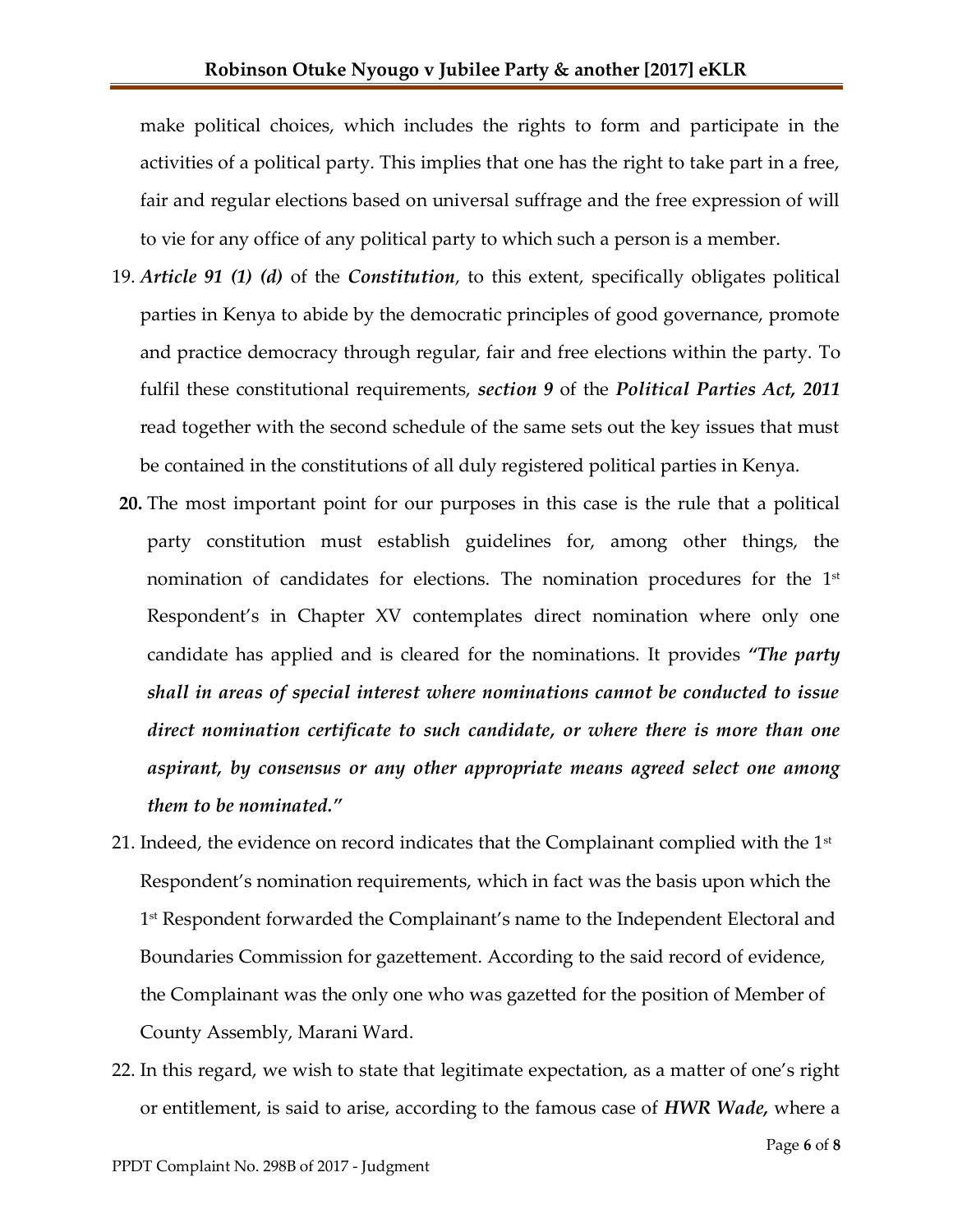person expects that another having the duty to carry out certain obligations not to do that, which is contrary to the established cause of events in a manner that is not permitted by the law. That being so, we hold that the Complainant had legitimate expectation in being issued directly with the nomination certificate since he was the only one who was gazetted as such.

23. For the reasons advanced above, this Tribunal is persuaded by the Complainant's arguments that the 1<sup>st</sup> Respondent went against its own rules when it nominated the 2 nd Respondent for the position of Member of County Assembly, Marani Ward, which should be not be allowed to happen.

#### *Orders*

- **24.** *In the premises, this Tribunal orders as follows:*
	- *a) That the Complainant's case be and is hereby allowed.*
	- b) That the nomination certificate given to the 2<sup>nd</sup> Respondent be and is hereby *declared null and void.*
	- *c) That the 1 st Respondent be and is hereby directed to forward the Complainant's name to the Independent Electoral and Boundaries Commission as the 1st Respondent's valid nominee for the position of Member of County Assembly, Marani Ward, Kitutu Chache North Constituency, Kisii County.*
	- *d) No order as to costs in order to foster party unity, growth and democracy. Orders accordingly.*

## **DATED AT NAIROBI THIS 26TH DAY OF MAY 2017**

 **Kyalo Mbobu (Chairman) ....................................................................**